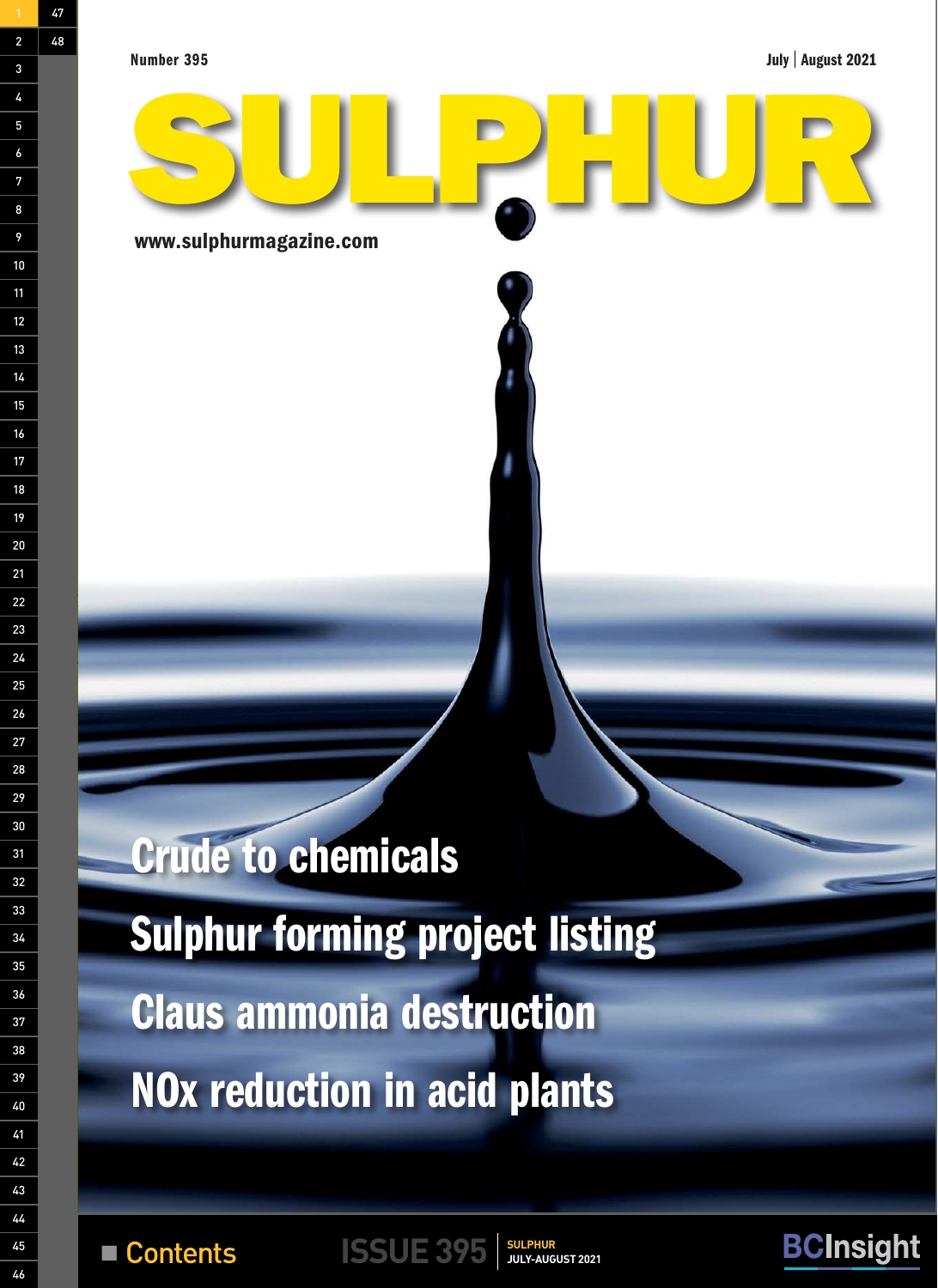# Temperature measurement in sulphur recovery

Temperature monitoring and measurement of the Claus thermal reactor in sulphur recovery units is one of the most challenging applications in the oil and gas industry. Recently, market interest in unpurged thermocouples has increased with the introduction of new unpurged thermocouple designs utilising alternative thermowell materials such as monocrystalline sapphire.

#### DELTA CONTROLS CORPORATION

# Purged vs unpurged thermocouples in Claus thermal reactors

#### T. Keys, M. McCallister, and M. Coady

T emperature measurement in the main reactor of the sulphur recovery unit (SRU) is not only a primary process variable, but also critical for the overall safety and reliability of the reactor. Recently, many legacy reactors with limited to no temperature instrumentation may be required to handle more throughput than originally designed. In addition, many reactors are adding supplemental oxygen resulting in increased operating temperatures. With higher reactor operating temperatures, the importance of temperature monitoring is greatly increased. As standard process temperatures rise through the use of oxygen enrichment and reach maximum

capabilities of the refractory, it is and will be increasingly important to have accurate and reliable temperature indication.

### SRU temperature measurement technologies

There are currently two technologies suitable for reliable temperature monitoring in the main reactor: infrared pyrometers and thermocouples. It is recommended to use both technologies for maximised reliability.

Pyrometers designed for sulphur recovery are specifically engineered for the optical characteristics of the reactor and high temperature environment. Thermocouples

#### Table 1: Chart of thermocouple temperature ranges

| <b>Type</b>  | <b>Composition</b>                   | <b>Temperature Range</b>               |
|--------------|--------------------------------------|----------------------------------------|
| B            | Pt-30% Rh versus Pt-6% Rh            | 0 $\degree$ C to +1.820 $\degree$ C    |
| Е            | Ni-Cr alloy versus a Cu-Ni alloy     | $-270^{\circ}$ C to $+1,000^{\circ}$ C |
|              | Fe versus a Cu-Ni alloy              | $-210^{\circ}$ C to $+1.200^{\circ}$ C |
| K            | Ni-Cr alloy versus Ni-Al alloy       | $-270^{\circ}$ C to $+1.372^{\circ}$ C |
| N            | Ni-Cr-Si alloy versus Ni-Si-Mg alloy | $-270^{\circ}$ C to $+1,300^{\circ}$ C |
| R            | Pt-13% Rh versus Pt                  | $-50^{\circ}$ C to $+176^{\circ}$ C    |
| $\mathbf{s}$ | Pt-10% Rh versus Pt                  | $-50^{\circ}$ C to $+1.768^{\circ}$ C  |
|              | Cu versus a Cu-Ni alloy              | $-270^{\circ}$ C to $+400^{\circ}$ C   |

*Source: NIST*



#### SRU thermocouple challenges

Thermocouples, both purged and unpurged, are presented with numerous individual challenges in the sulphur recovery environment, and when presented together compound to create significant reliability challenges. Proven thermocouple designs utilise a series of alumina ceramic thermowells and noble metal thermocouple elements.

The high temperatures permit only a few thermocouple types to fall in the readable range (see Table. 1). Also many metals commonly used on thermocouple sheaths, or thermowells, are not suitable due to melting temperatures below +3,000°F (+1,649°C). In addition to high temperatures, the process is highly corrosive with process gases hydrogen sulphide, sulphur

40 www.sulphurmagazine.com **Sulphur 395** | July-August 2021

**BCInsight** 

48

47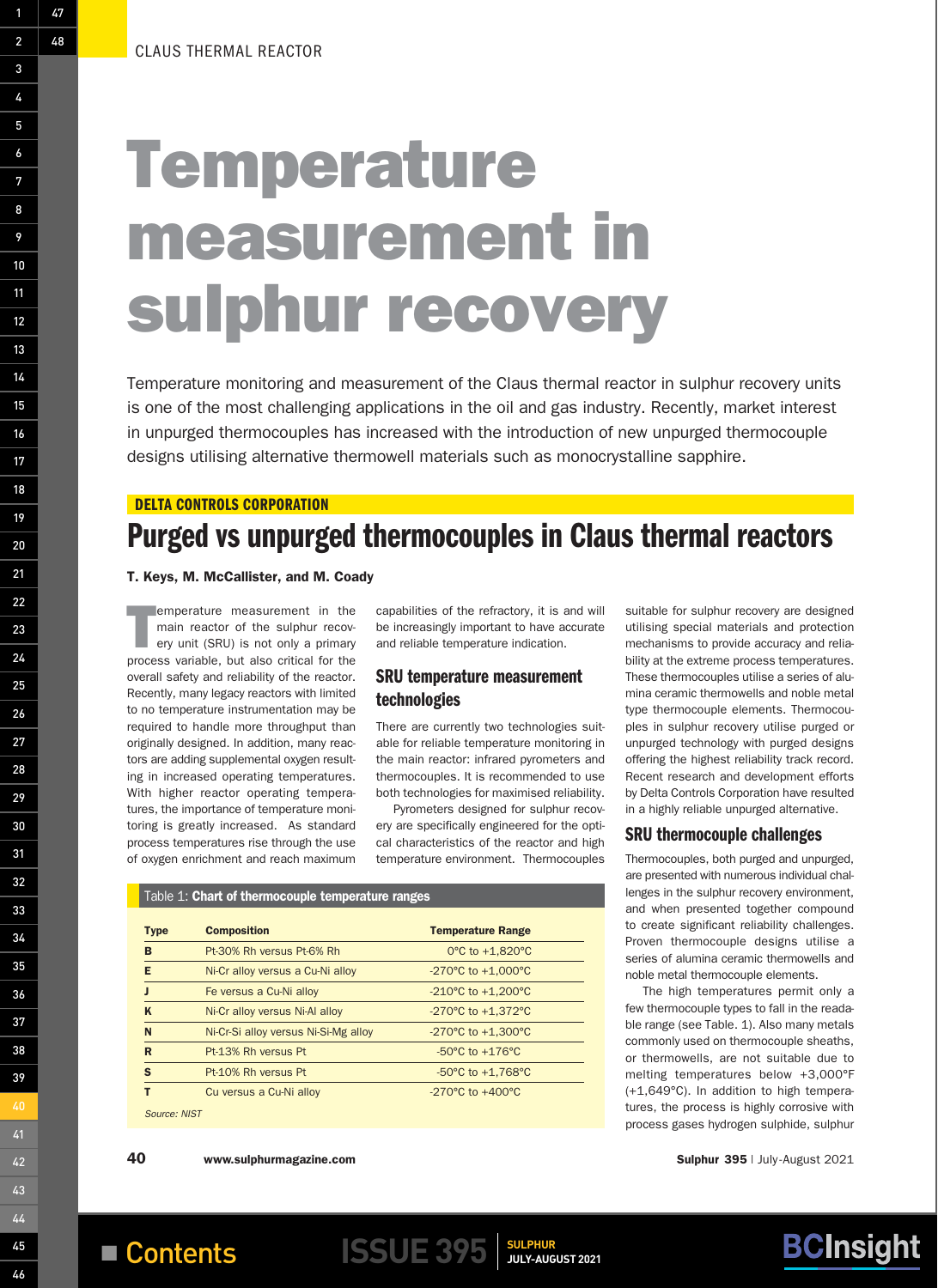dioxide, and other sulphur species present. Noble metal thermocouple types such as B, R, and S may be subjected to a multitude of detrimental effects, including hydrogen embrittlement, platinum oxide sublimation (see Fig. 1), and other degradation reactions. These reactions lead to signal degradation or, ultimately, failure.

1

2

48

47

3

4

5

6

7

8

9

10

11

12

13

14

15

16

17

18

19

20

21

22

23

24

25

26

27

28

29

30

31

32

33

34

35

36

37

38

39

40

42

43

44

45

46

An alumina thermowell does not provide complete protection from the process gases. The porosity of the aluminium oxide at operating temperatures allows small amounts of process gases to diffuse through the thermowell, particularly at operating temperatures. If these gases are allowed to accumulate inside the thermowell, they will corrode, contaminate, or otherwise degrade the thermocouple within a few weeks.

#### Purged thermocouple technology

The proven method of protecting thermocouple elements is to purge the thermowell with an inert gas, usually nitrogen, in order to sweep away any process gases that diffuse through the primary thermowell (see Fig. 2). The gas is piped to the upper chamber of the thermocouple where it then travels down the holes of the element support where the thermocouple wires are positioned. The gas envelops the sensing junction at the end of the support. Any diffused process gas is mixed with the nitrogen, then directed to the outlet. Due to the slow rate of process gas diffusion through the thermowell, a purge flow of approximately 11 L/h is sufficient to provide protection without significantly cooling the thermocouple.

## Disadvantages of purged thermocouple technology

Purged thermocouple designs, when properly installed and maintained, are the proven solution for reliable temperature indication from turnaround to turnaround. However, purged thermocouples are not without compromise. Installing and maintaining the purge system will require additional costs and complexity that may be considered a disadvantage. The purge gas system also introduces additional potential failure modes for the thermocouple as the purge gas must remain free of contaminants such as moisture or hydrocarbons that may damage the thermocouple elements. The system requires periodic maintenance to verify correct pressure and flow settings as well as functionality.

#### Unpurged thermocouple technology

Plants may attempt to reduce operational and capital expenditure costs by installing unpurged thermocouples that are unsuitable for the challenges of the reactor environment. Most of these attempts result in a failed thermocouple after a relatively short time resulting in the main reactor losing critical temperature indication and introducing associated safety concerns.

Recently, market interest in unpurged thermocouples has increased with the introduction of additional unpurged thermocouple designs utilising alternative thermowell materials such as monocrystalline sapphire. Sapphire is grown from a single crystal, rather than slip cast or recrystallised like alumina resulting in a molecular monocrystalline crystal lattice structure that is uniform throughout the thermowell. Traditional high purity alumina ceramic has a higher molecular porosity that can allow process gases to diffuse through the ceramic at the high operating temperatures in the main reactor. Sapphire is compositionally identical to high purity alumina as both are composed of aluminium oxide,  $Al_2O_3$ . However, the monocrystalline structure of sapphire is not porous at high temperature and therefore the diffusion of process gases through its crystalline matrix is much slower than through alumina ceramic. While monocrystalline structures are absent of grain boundaries, it is unlikely that process gas diffusion is completely prevented.

The utilisation of a sapphire thermowell in an unpurged thermocouple design exclusively is not sufficient for long term reliability of the instrument. The seals that surround the thermowell are critical to the prevention of process gas diffusion into the assembly. Even the most effective seals will not have a zero leakage rate. While contaminants may be impeded by the sapphire thermowell, the seals surrounding the thermowell are subject to trace amounts of leakage. The trace contaminants can accumulate inside the thermocouple assembly eventually causing degradation of the thermocouple elements.

The Delta Controls Model HTV thermocouple (Fig. 3) reliably addresses the seal leakage problem by implementing a newly developed, patent-pending seal

Fig. 1: Effects of platinum oxide sublimation. The thermocouple element thins to a needle point and platinum deposits up the ceramic element support as crystals. A) Mass loss thinning as a result of platinum oxidation. The bottom wire has full cross section remaining. B) Platinum crystals deposited on a ceramic element support.



*Source: Delta Controls*

**Example 1995 Contents ISSUE 395 SULPHUR** 

Sulphur 395 | July-August 2021 **41** 

**BCInsight**